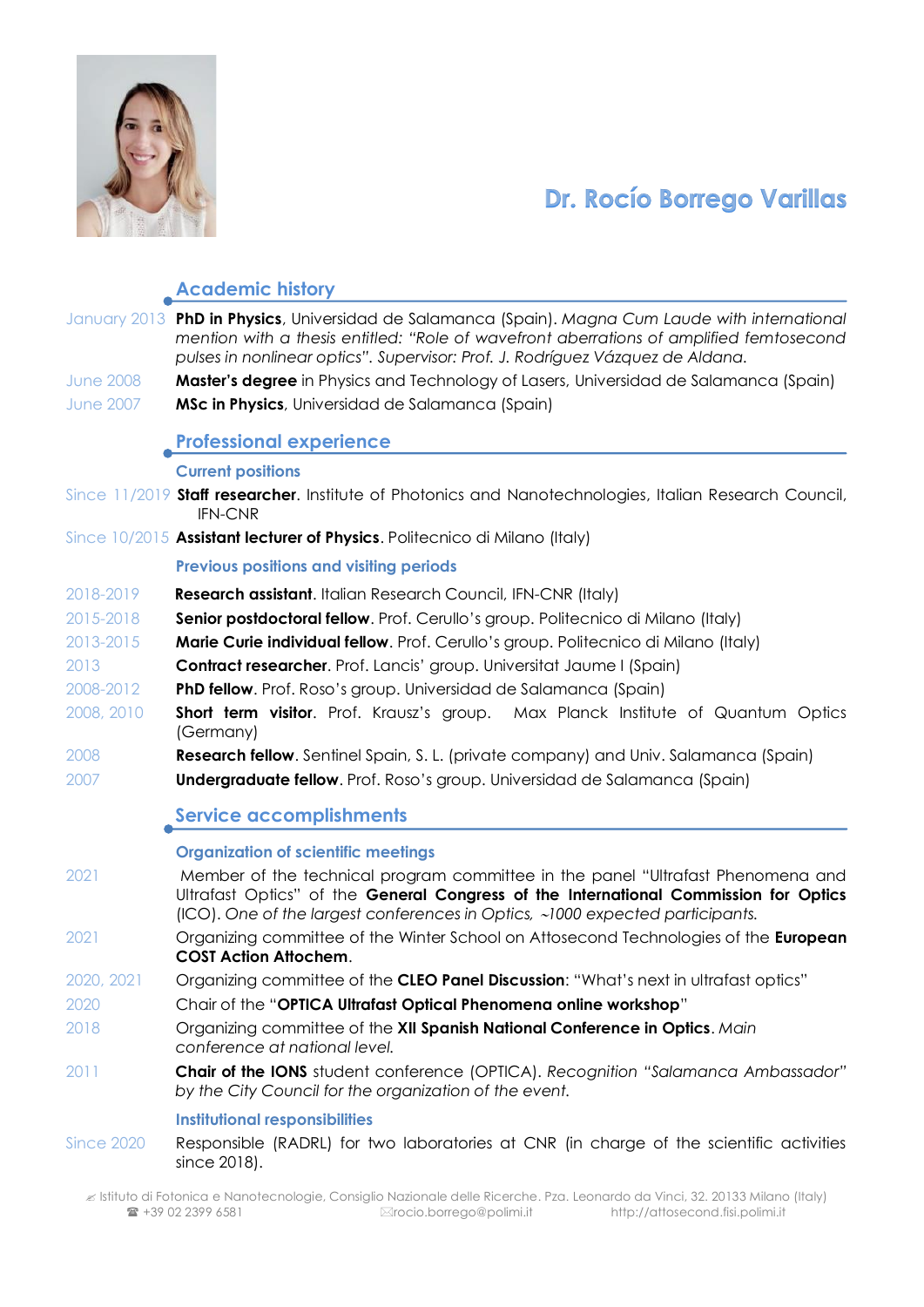#### **Commissions of trust**

- 2020-2023 **Chair of the OPTICA technical group** "Ultrafast Optical Phenomena" (elected by fellows among 10 candidates)
- 2017-2019 "**Esther Hoffman Beller Medal**" committee (OPTICA).
- 2017-2019 **Business event co-chair** of the "Nonlinear Optics" OPTICA technical group.
- 2014-2019 **General Chair** of the OPTICA International network of students (IONS) planning committee.

#### **Editorial boards**

- Since 202 Topical editor for the journal "*Photonics*" (MDPI, Switzerland).
- Since 2020 Editorial board "*Journal of Optics*" (Institute of Physics, IOP).
- Since 2018 Editorial advisory committee member of "*Optics and photonics news*" (OPN) magazine, OPTICA.
- Since 2019 **Guest editor** for the special issue "Optics in the year" of OPN.
- 2010 **Editor of the book** "El láser, la luz de nuestro tiempo" (Ediciones Anthema).

## **Reviewing activities**

- 2021 President of the evaluation committee for Ph.D. thesis defense at the Universidad de Salamanca (Spain).
- 2021 President of the evaluation committee for a postdoctoral call at CNR-IFN (Italy).
- 2020 Member of the evaluation committee for Ph.D. thesis defense at the Universitat Jaume I (Spain).
- 2017 Reviewer for the Ivan Kaminow award (OPTICA)
- 2015 Member of the evaluation committee for Ph.D. thesis defense at the Universitat Jaume I (Spain).
- 2014 Reviewer for the Jean Bennett student grants (OPTICA)
- 2014 Reviewer for the Milton Chang student travel awards (OPTICA)
- 2014 Reviewer for the OPTICA Foundation student travel grants (OPTICA)
- Since 2012 Referee for international peer-reviewed journals including Optica, Optics Express, Optics Letters, Journal of Optics, Applied Sciences, Scientific reports, Applied Physics B…

## **Research impact**

- **Research identifiers:** ORCID (0000-0002-4499-0558), Google Scholar (36620962900), Scholar (hu8hJncAAAAJ)
- **Research topics:** Attosecond spectroscopy; ultrashort pulse generation and characterization; photophysics of DNA; ultrafast spectroscopy of bio-relevant molecules and advanced materials; two-dimensional spectroscopy in the UV.
- **Bibliometrics:** 35 publications (3 invited review) in peer-reviewed journals of which 18 as main author and 7 in journals with  $F-15$ . h-index: 17 (source: Google Scholar).

#### • **Invited talks and seminars:**

- Keynote speaker at "International Conference on Applications of Optics and Photonics" (2022), "Ultrafast Science and Technology Spain" (2022)
- Invited speaker at ECAMP14 (major conference in the field, 700 expected attendees), CLEO 2021 (major conference in the field, 600 attendees), COPIAMC 2021 (invited poster), "International conference of optical and wireless technologies conference" (2020), IONS-16 conference (2016) and "9th Adaptive optics in industry and medicine" workshop (2013).
- 2 seminars in ITN-MSCA workshops (2020); 1 keynote lecture in the "Attochem virtual winter school" (2021); 3 invited seminars (U. Salamanca, U. Jaume I).